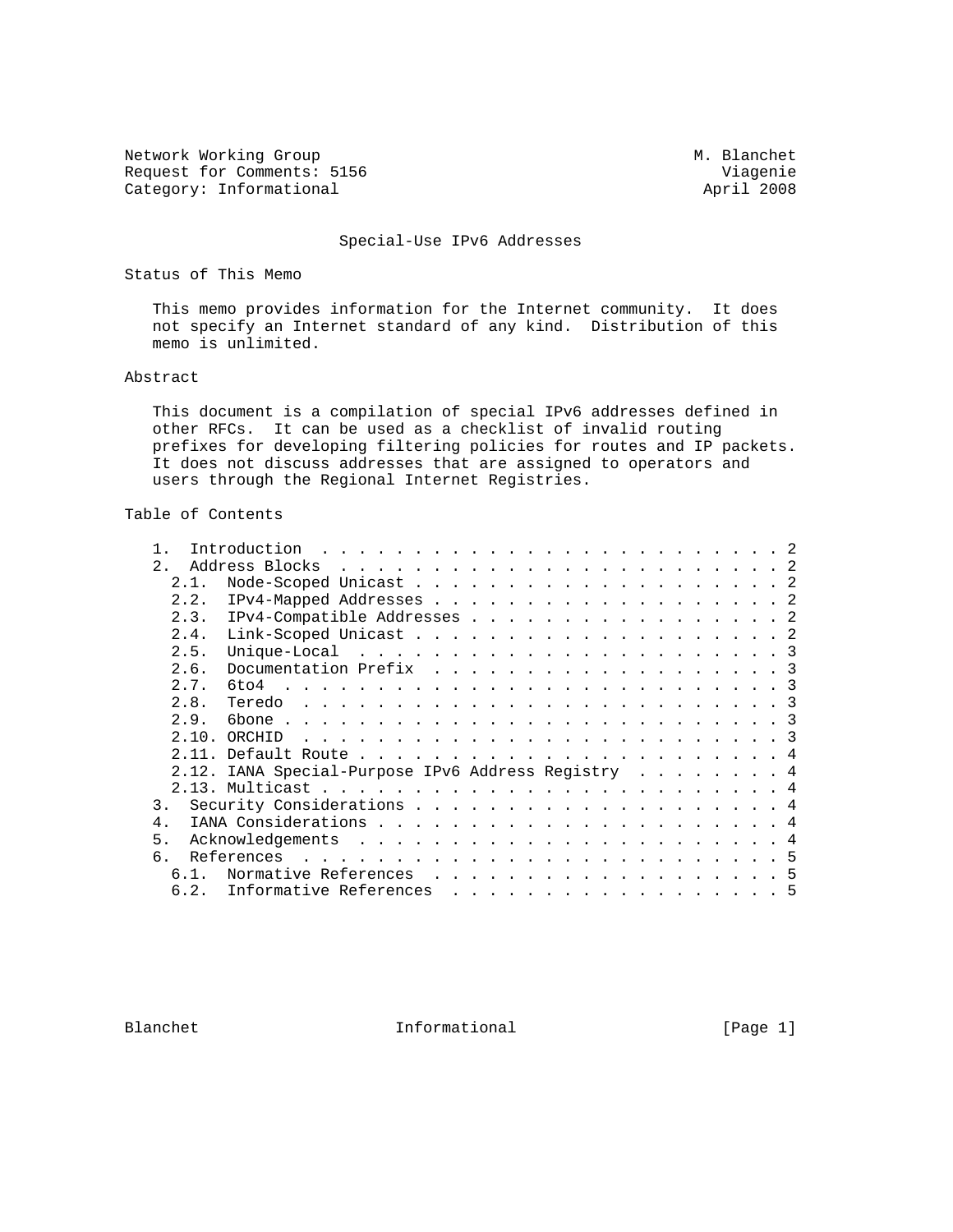1. Introduction

 This document is a compilation of special IPv6 addresses defined in other RFCs. It can be used as a checklist of invalid routing prefixes for developing filtering policies for routes and IP packets. It does not discuss addresses that are assigned to operators and users through the Regional Internet Registries.

 The document is structured by address types. The document format is similar to [RFC3330].

 Some tips about filtering are given, but are not mandatory to implement.

 The addresses listed in this document must not be hard-coded into implementations.

- 2. Address Blocks
- 2.1. Node-Scoped Unicast

::1/128 is the loopback address [RFC4291].

::/128 is the unspecified address [RFC4291].

These two addresses should not appear on the public Internet.

2.2. IPv4-Mapped Addresses

 ::FFFF:0:0/96 are the IPv4-mapped addresses [RFC4291]. Addresses within this block should not appear on the public Internet.

2.3. IPv4-Compatible Addresses

 ::<ipv4-address>/96 are the IPv4-compatible addresses [RFC4291]. These addresses are deprecated and should not appear on the public Internet.

2.4. Link-Scoped Unicast

 fe80::/10 are the link-local unicast [RFC4291] addresses. Addresses within this block should not appear on the public Internet.

Blanchet 1nformational [Page 2]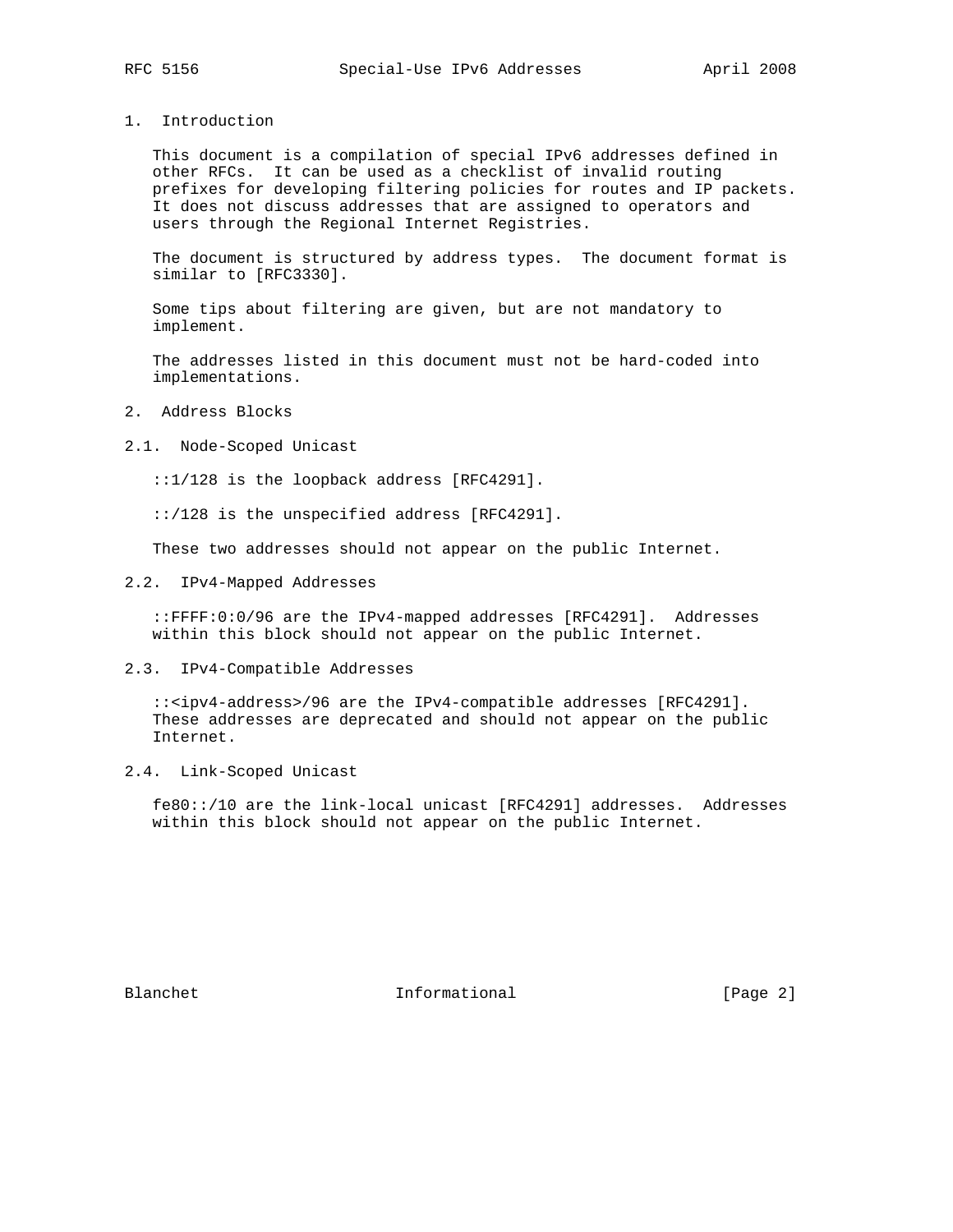## 2.5. Unique-Local

 fc00::/7 are the unique-local addresses [RFC4193]. Addresses within this block should not appear by default on the public Internet. Procedures for advertising these addresses are further described in [RFC4193].

## 2.6. Documentation Prefix

 The 2001:db8::/32 are the documentation addresses [RFC3849]. They are used for documentation purposes such as user manuals, RFCs, etc. Addresses within this block should not appear on the public Internet.

2.7. 6to4

 2002::/16 are the 6to4 addresses [RFC3056]. The 6to4 addresses may be advertised when the site is running a 6to4 relay or offering a 6to4 transit service. Running such a service [RFC3964] entails filtering rules specific to 6to4 [RFC3964]. IPv4 addresses disallowed in 6to4 prefixes are listed in section 5.3.1 of [RFC3964].

### 2.8. Teredo

 2001::/32 are the Teredo addresses [RFC4380]. The Teredo addresses may be advertised when the site is running a Teredo relay or offering a Teredo transit service.

# 2.9. 6bone

 5f00::/8 were the addresses of the first instance of the 6bone experimental network [RFC1897].

 3ffe::/16 were the addresses of the second instance of the 6bone experimental network [RFC2471].

 Both 5f00::/8 and 3ffe::/16 were returned to IANA [RFC3701]. These addresses are subject to future allocation, similar to current unallocated address space. Addresses within these blocks should not appear on the public Internet until they are reallocated.

# 2.10. ORCHID

 2001:10::/28 are Overlay Routable Cryptographic Hash IDentifiers (ORCHID) addresses [RFC4843]. These addresses are used as identifiers and are not routable at the IP layer. Addresses within this block should not appear on the public Internet.

Blanchet 1nformational [Page 3]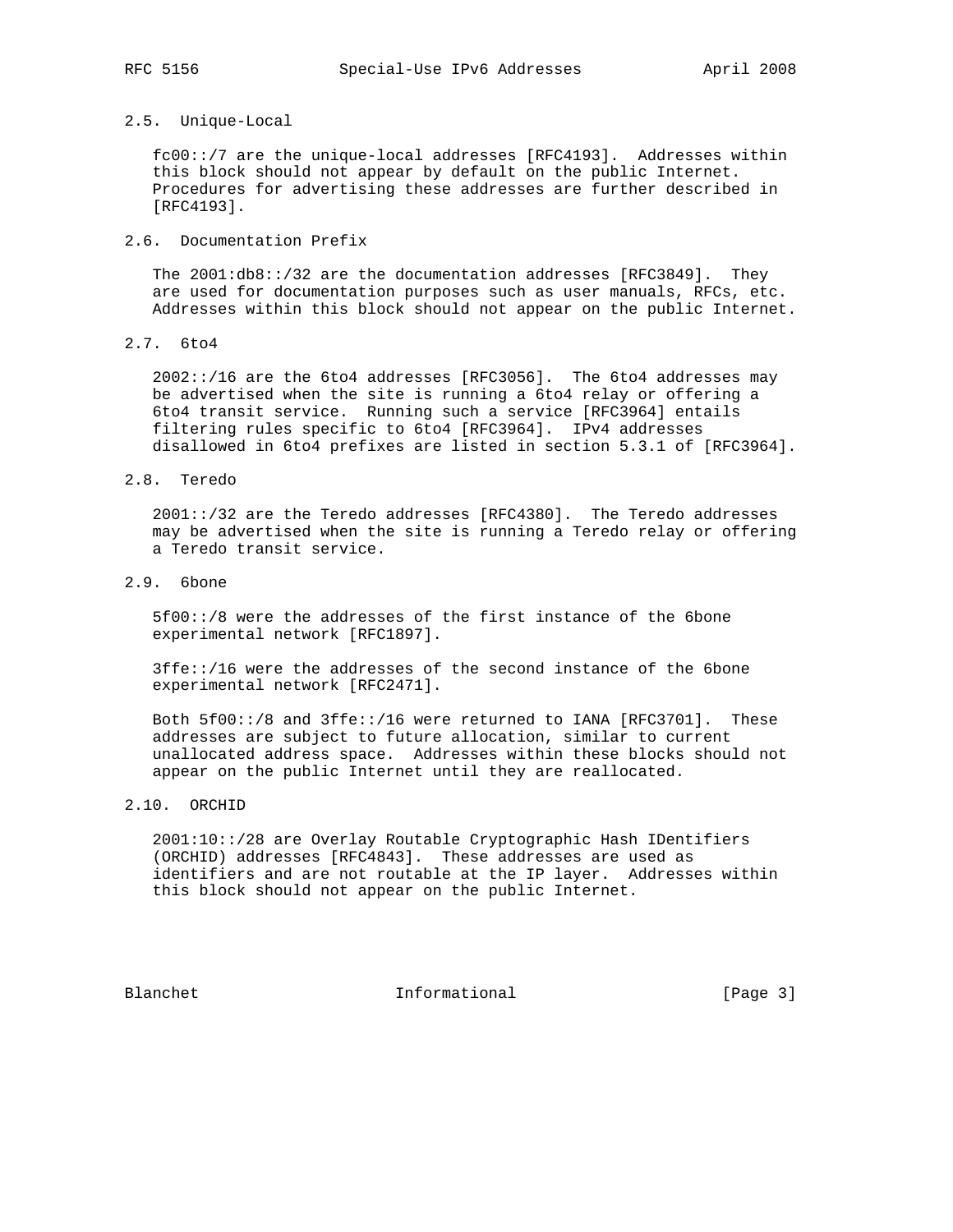2.11. Default Route

::/0 is the default unicast route address.

2.12. IANA Special-Purpose IPv6 Address Registry

 An IANA registry (iana-ipv6-special-registry) exists [RFC4773] for Special-Purpose IPv6 address block assignments for experiments and other purposes. Addresses within this registry should be reviewed for Internet routing considerations.

2.13. Multicast

 ff00::/8 are multicast addresses [RFC4291]. They contain a 4-bit scope in the address field where only some values are of global scope [RFC4291]. Only addresses with global scope in this block may appear on the public Internet.

Multicast routes must not appear in unicast routing tables.

3. Security Considerations

 Filtering the invalid routing prefixes listed in this document should improve the security of networks.

4. IANA Considerations

 To ensure consistency and to provide cross-referencing for the benefit of the community, IANA has inserted the following paragraph in the header of the iana-ipv6-special-registry.

 "Other special IPv6 addresses requiring specific considerations for global routing are listed in RFC 5156."

5. Acknowledgements

 Florent Parent, Pekka Savola, Tim Chown, Alain Baudot, Stig Venaas, Vincent Jardin, Olaf Bonness, David Green, Gunter Van de Velde, Michael Barnes, Fred Baker, Edward Lewis, Marla Azinger, Brian Carpenter, Mark Smith, Kevin Loch, Alain Durand, Jim Bound, Peter Sherbin, Bob Hinden, Gert Doering, Niall O'Reilly, Mark Townsley, Jari Arkko, and Iain Calder have provided input and suggestions to this document.

Blanchet 1nformational [Page 4]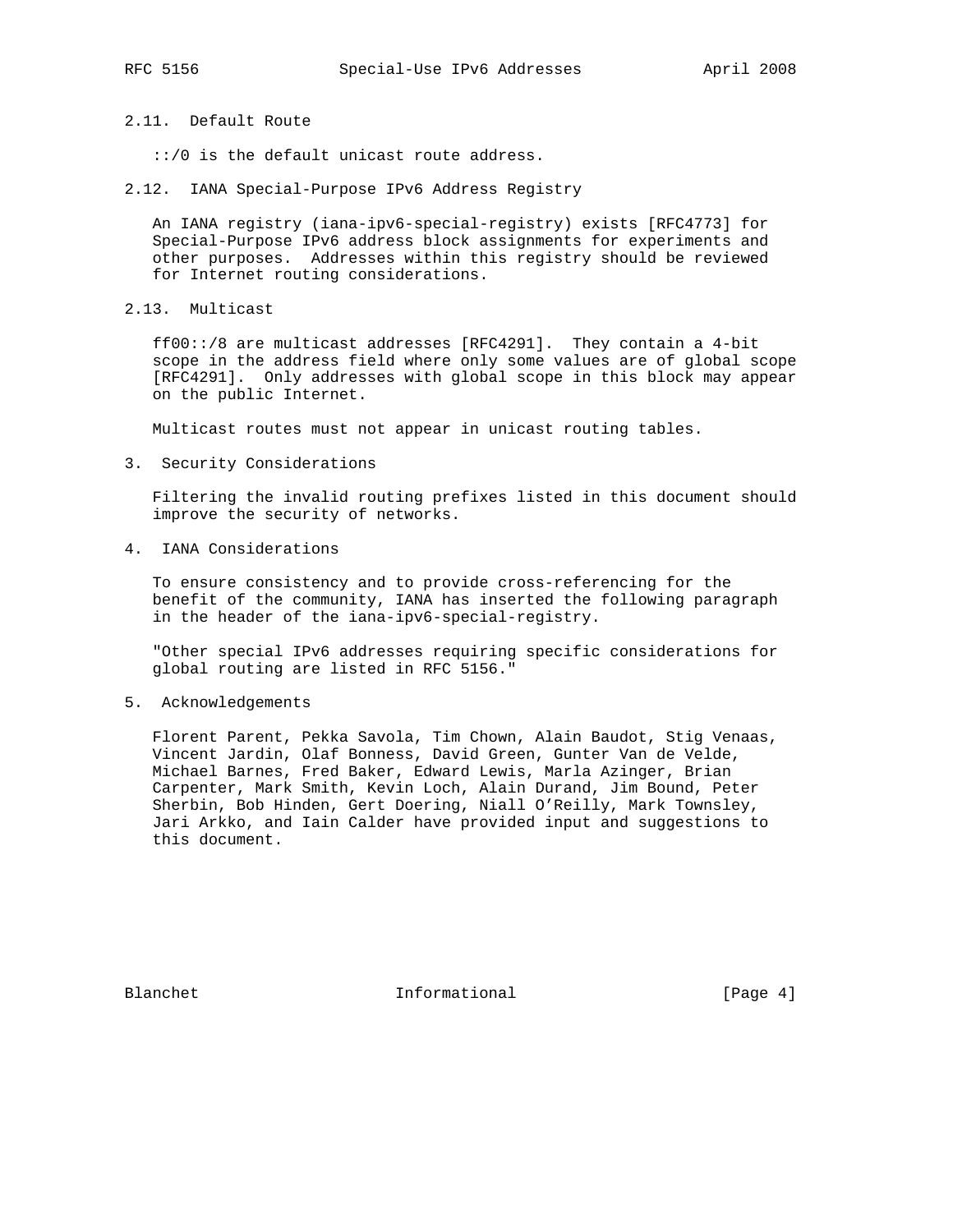# 6. References

- 6.1. Normative References
	- [RFC4291] Hinden, R. and S. Deering, "IP Version 6 Addressing Architecture", RFC 4291, February 2006.
- 6.2. Informative References
	- [RFC1897] Hinden, R. and J. Postel, "IPv6 Testing Address Allocation", RFC 1897, January 1996.
	- [RFC2471] Hinden, R., Fink, R., and J. Postel, "IPv6 Testing Address Allocation", RFC 2471, December 1998.
	- [RFC3056] Carpenter, B. and K. Moore, "Connection of IPv6 Domains via IPv4 Clouds", RFC 3056, February 2001.
	- [RFC3330] IANA, "Special-Use IPv4 Addresses", RFC 3330, September 2002.
	- [RFC3701] Fink, R. and R. Hinden, "6bone (IPv6 Testing Address Allocation) Phaseout", RFC 3701, March 2004.
	- [RFC3849] Huston, G., Lord, A., and P. Smith, "IPv6 Address Prefix Reserved for Documentation", RFC 3849, July 2004.
	- [RFC3964] Savola, P. and C. Patel, "Security Considerations for 6to4", RFC 3964, December 2004.
	- [RFC4193] Hinden, R. and B. Haberman, "Unique Local IPv6 Unicast Addresses", RFC 4193, October 2005.
	- [RFC4380] Huitema, C., "Teredo: Tunneling IPv6 over UDP through Network Address Translations (NATs)", RFC 4380, February 2006.
	- [RFC4773] Huston, G., "Administration of the IANA Special Purpose IPv6 Address Block", RFC 4773, December 2006.
	- [RFC4843] Nikander, P., Laganier, J., and F. Dupont, "An IPv6 Prefix for Overlay Routable Cryptographic Hash Identifiers (ORCHID)", RFC 4843, April 2007.

Blanchet 1nformational [Page 5]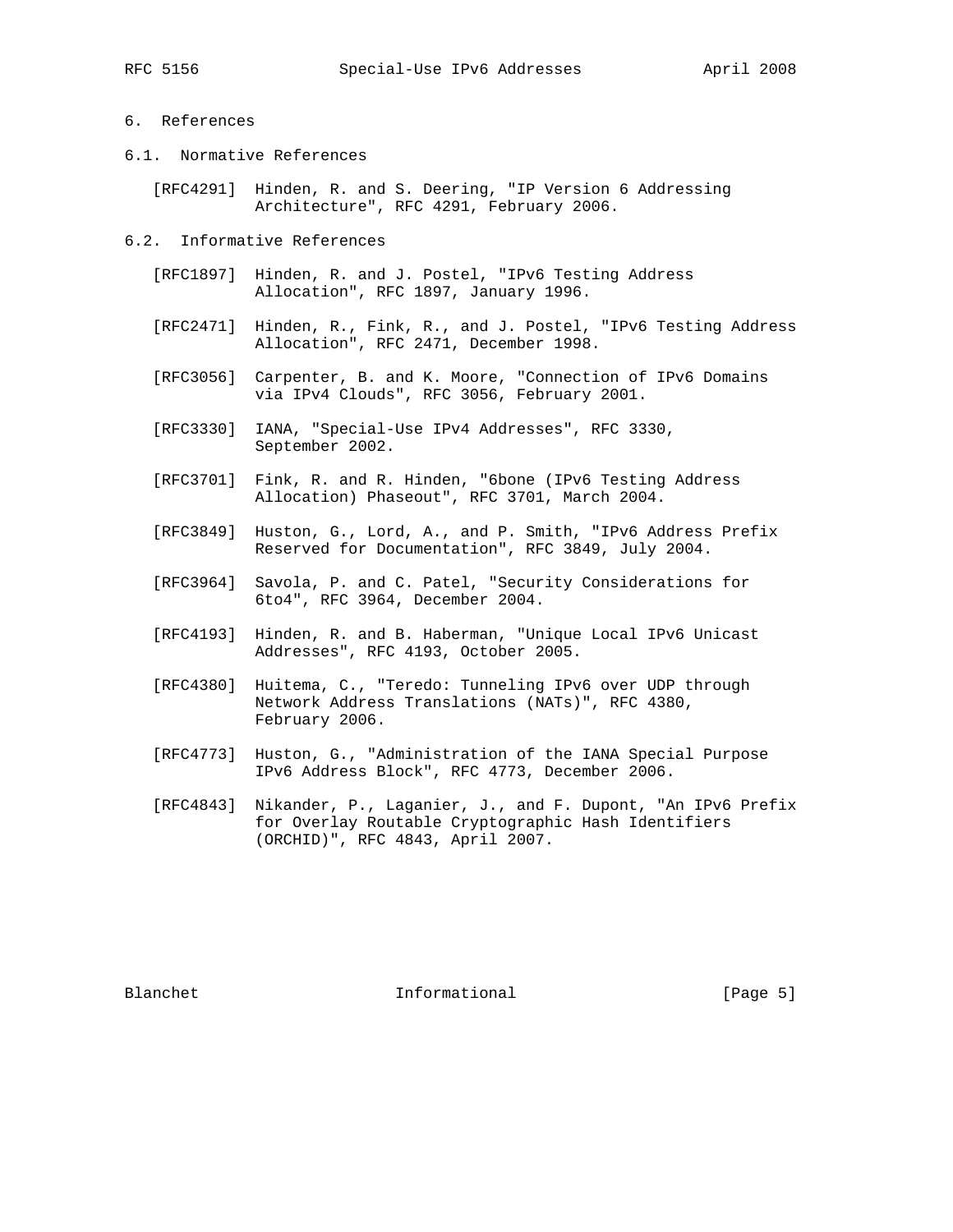Author's Address

 Marc Blanchet Viagenie 2600 boul. Laurier, suite 625 Quebec, QC G1V 4W1 Canada

 EMail: Marc.Blanchet@viagenie.ca URI: http://www.viagenie.ca

Blanchet Informational [Page 6]